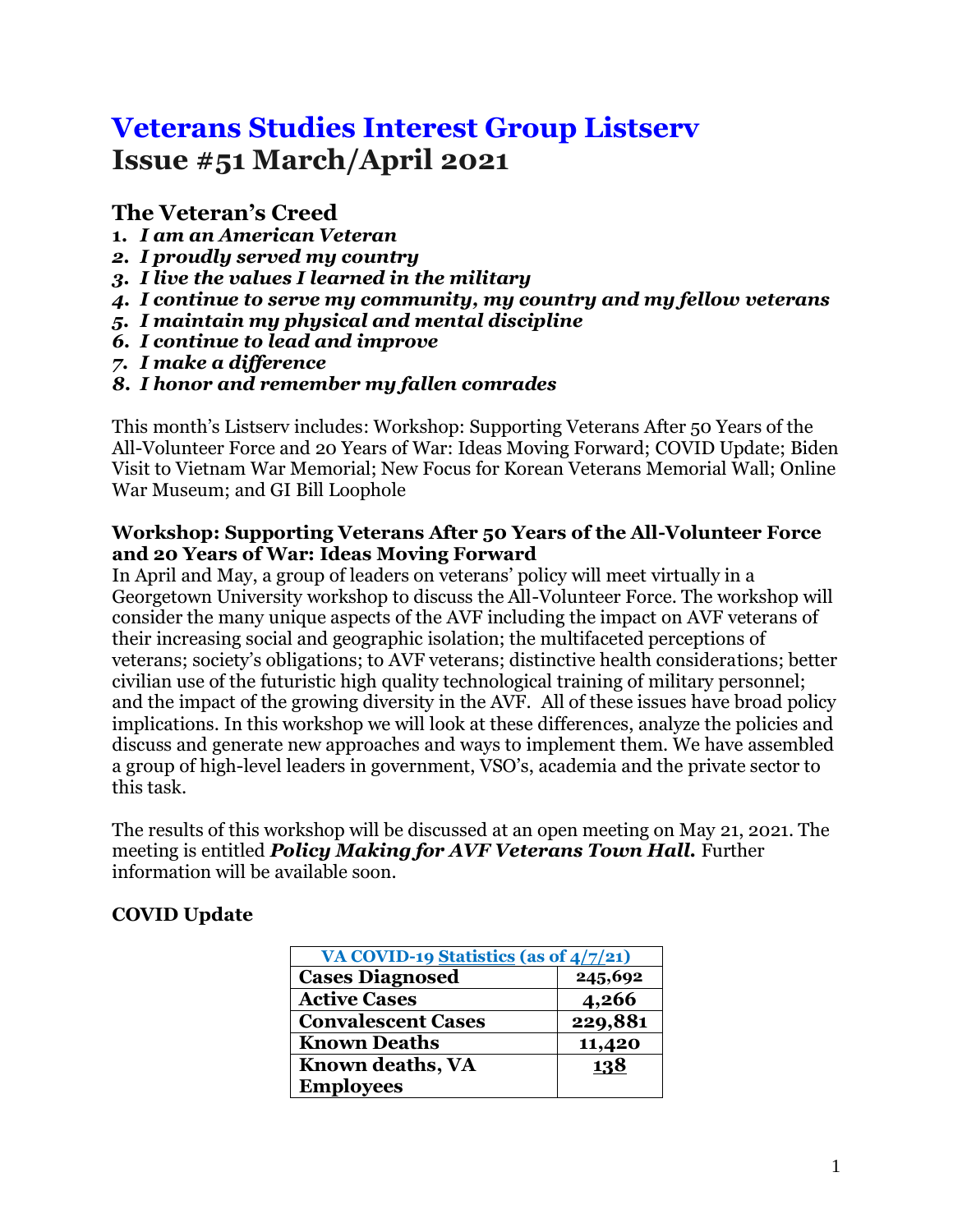| <b>Vaccinations by VA</b> |           |
|---------------------------|-----------|
| <b>Totals</b>             | 2,091,550 |
| <b>Veterans</b>           | 1,801,701 |
| <b>Employees</b>          | 271,451   |
| <b>Federal Partners</b>   | 18,398    |

On March 24, President Biden signed the Save Lives Act into law. The measure makes all veterans, not only those enrolled in the VA, and their spouses and caregivers eligible to receive the coronavirus vaccine from the VA. According to Secretary Denis McDonough, the law will increase the number of individuals eligible for VA vaccines from 9 to 33 million and the VA has begun pilot programs for this massive [undertaking.](https://www.militarytimes.com/veterans/2021/03/24/va-to-begin-pilot-programs-to-get-covid-vaccines-to-all-vets-spouses-caregivers/) Information about vaccination is available at the department's website [here](https://www.va.gov/health-care/covid-19-vaccine/)

One particular veteran, John Whetstone of Suhuarita AZ, was released from Tucson VA Medical Center after 105 days of hospitalization for COVID. He had served in the army for over 24 years including a deployment to Afghanistan but felt that this was the toughest fight he ever had. He missed holidays and birthdays but looks forward to his 25th wedding anniversary in [June.](https://www.kold.com/2021/03/24/homecoming-hero-veteran-released-hospital-after-day-battle-with-covid-/)

#### **Biden Visit to Vietnam War Memorial**

National Vietnam War Veteran's Day, on March 29 marked the 40th anniversary of the disestablishment of the U.S. Military Assistance Command in Vietnam and the departure of the last U.S. combat troops. To note this anniversary, President Biden and Dr. Jill Biden made an unannounced visit to the Vietnam Veterans Memorial. They strolled alongside the memorial and also created a "rubbing," – a tracing of the name of one of the veterans, Dennis F. Shine who was killed in Vietnam in [1969.](https://people.com/politics/bidens-at-vietnam-memorial/) Rubbings are a common tradition for visitors to the [site.](https://www.washingtonpost.com/politics/bidens-pay-tribute-at-vietnam-veterans-memorial/2021/03/29/ca4aff3e-90de-11eb-aadc-af78701a30ca_story.html) The memorial's walls contain the names of more than 58,000 American war dead.

#### **New Focus for Korean Veterans Memorial Wall**

In May, the Korean War Veterans Memorial on the National Mall will have a new focus. Similar to the Vietnam Veterans Memorial, it will have a remembrance wall that features the names of about 36,000 Americans and 7,200 Koreans who were killed or missing in the war. Their names will be presented by rank and branch of service. The Korean War memorial is one of the most popular visitor's sites on the National Mall with about 4 million visitors per year. Its renovation will cost about \$22 million, raised by the Korean War Veterans Memorial Foundation from both Korean and American [citizens.](https://www.militarytimes.com/news/your-military/2021/04/06/thousands-of-name-errors-possible-in-new-korean-war-remembrance-wall-advocates-fear/) Its purpose is to provide education about the high cost of this particular war. Often called the "forgotten war" (though apparently not by visitors to the capitol), the Korean War lasted little under 4 years from 1950 to 1954 and resulted in almost five times the number of deaths than the Global War o[n Terror.](https://www.militarytimes.com/news/your-military/2021/04/06/thousands-of-name-errors-possible-in-new-korean-war-remembrance-wall-advocates-fear/)

#### **Online War Museum**

The Museum of American Letters opened on March 28th, the day before National Vietnam War Veteran's Day. It is a completely virtual, interactive museum with no street [address.](https://www.chapman.edu/research/institutes-and-centers/cawl/index.aspx) According to its website [here,](https://www.chapman.edu/research/institutes-and-centers/cawl/index.aspx) it is "committed to the ongoing collection, preservation and promotion of those incomparable records of the American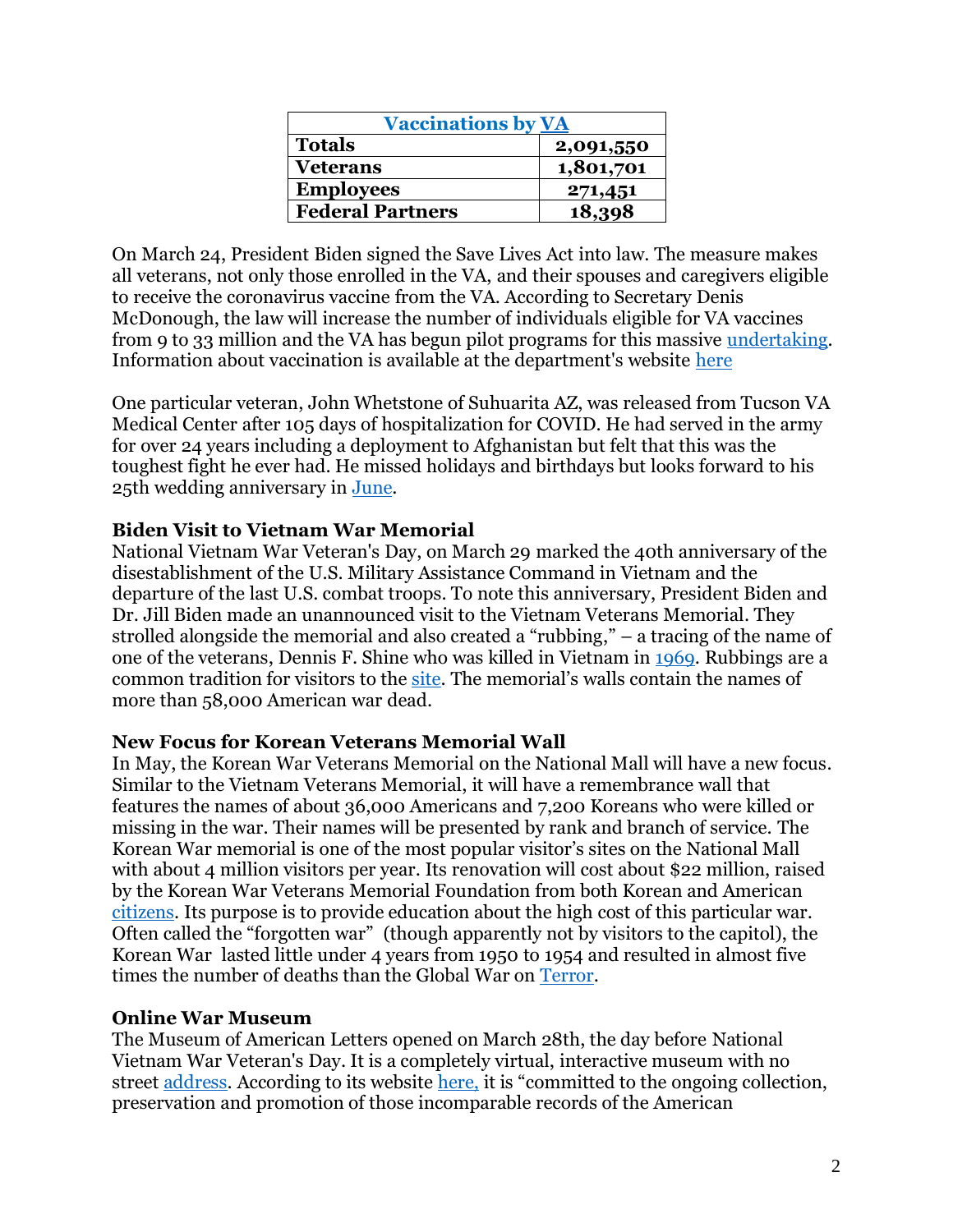[experience](https://www.chapman.edu/research/institutes-and-centers/cawl/index.aspx)…" . Such records include plays and live readings, documentaries, traveling exhibits, articles and books incorporating the letters, educational guides and other materials. Its "first wing" relates to Vietnam but its founder, Andrew Carroll, of Chapman University in Orange CA intends to have it encompass the span of wars starting with the American [Revolution.](https://www.nytimes.com/2021/03/28/arts/design/Museum-of-American-War-Letters.html?searchResultPosition=4)

Carroll calls the letters "America is great undiscovered literature " which "humanize the men and women who served and show their sacrifices" he added "They're incredibly well written, they convey riveting events from our past and they bring history to a life in a way that resonates with people who think they don't like [history](https://www.nytimes.com/2021/03/28/arts/design/Museum-of-American-War-Letters.html?searchResultPosition=4)." One of the reasons to start with the Vietnam War was that its letters were not censored as they had been during World Wars I and II.

Some examples: Warrant Officer John H. Pohlman, a former Peace Corps volunteer, writes to a friend that his political opinions on the war had been subsumed by the simple desire to survive. "I developed this mental tunnel vision during a mortar attack the first night I was here," he wrote. "Something happens to your mind when you realize there are people out there who don't like [you](https://www.nytimes.com/2021/03/28/arts/design/Museum-of-American-War-Letters.html?searchResultPosition=4)."

Pvt. Ralph Knerem wrote a message home on 7 feet of toilet paper, describing how he had been ordered back to the United States for a military funeral and was speechless on meeting the family of the soldier who had been killed. "My body is numb. I don't care about anything over [here](https://www.nytimes.com/2021/03/28/arts/design/Museum-of-American-War-Letters.html?searchResultPosition=4)."

Twenty-two-year-old Lance Corporal Arthur Bustamante wrote "My time here is getting short," adding "I don't know what I am going to do as my first thing when I get home. But I will like it." 2 months before he [died.](https://www.nytimes.com/2021/03/28/arts/design/Museum-of-American-War-Letters.html?searchResultPosition=4)

 Part of a letter written on 7 feet of toilet paper by Pvt Ralph Knerem expressing his speechlessness in front of the family of a killed serviceman. From the NY [Times.](https://www.nytimes.com/2021/03/28/arts/design/Museum-of-American-War-Letters.html?searchResultPosition=4)